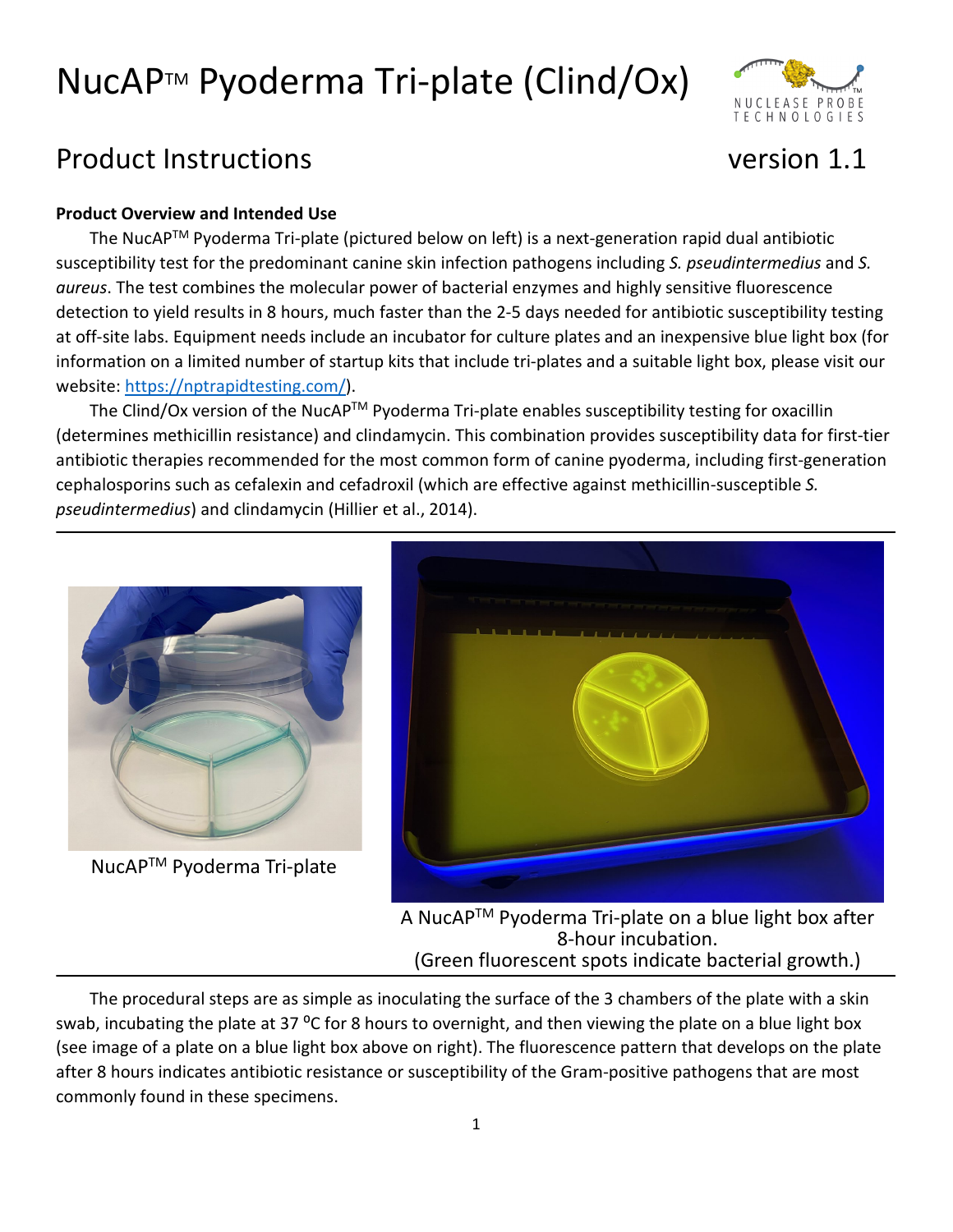

Fluorescence development in the Gram-positive compartment indicates the presence of Gram-positive bacteria, most likely one or more Staphylococcus species. In cases where such samples do not yield fluorescence on the clindamycin compartment, clindamycin susceptibility is indicated. Similarly, fluorescence development on the Gram-positive compartment, but not on the oxacillin compartment indicates methicillin susceptibility (e.g., methicillin-susceptible *S. pseudintermedius* (MSSP)).

Further development of fluorescence through 19 hours of incubation can provide more information, including susceptibility data on rare slow-growing *S. pseudintermedius* strains and coagulase-negative Staphylococci. The NucAP<sup>™</sup> Pyoderma Tri-plate is currently recommended for dogs with clinical lesions resembling pyoderma (pustules and papules resembling bacterial folliculitis, and epidermal collarettes) *and* the cytological presence of cocci within these lesions.

#### **Safety Warnings and Precautions**

• To reduce the risk of misinterpretation, users are advised to read this entire product instructions document and follow the procedures described in the Test Procedure section below. Users are encouraged to reach out to Nuclease Probe Technologies' technical personnel with any questions regarding the recommended procedures and interpretation of results. Further product instructional tutorials may be posted on Nuclease Probe Technologies' website: <https://nptrapidtesting.com/>

• This product is intended for use by professional veterinarians only.

• Do not use this product after the expiration date printed on the package.

• Do not use this product for non-veterinary applications such as diagnosing conditions in humans or for food, beverage, water, pharmaceutical, or cosmetics testing.

• Follow product storage and disposal instructions detailed below.

• After inoculation, the NucAPTM Pyoderma Tri-plates may contain biohazardous microorganisms; the plates should then be treated as biohazardous materials and handled and disposed of based on local regulations and industry standards.

• NucAPTM Pyoderma Tri-plates should only be used in laboratory facilities by personnel trained in microbiological procedures and proper handling of biohazardous materials. Users should use appropriate personal protective equipment when handling plates, including clean gloves and lab coats.

• Orange-colored safety glasses such as UVEX<sup>TM</sup> S4204X Blue Light Blocking glasses are recommended to reduce inadvertent exposure to the high intensity blue light emitted from blue light boxes.

• Users are advised to read and follow any safety instructions associated with accessory equipment obtained from third parties or from Nuclease Probe Technologies. Do not operate blue light boxes without the orange screen lowered in place; light should be switched off prior to lifting the orange screens.

• This product has not been evaluated with all possible species and strains that may be encountered in veterinary practice. The information provided here is based on in-house evaluations with canine skin lesion specimens and bacterial strains isolated from companion animals.

• Do not use the plates if the media appears to be dried out or damaged, or if the plastic is cracked.

• This product has not been evaluated as a tool for the identification of bacterial pathogens and is not intended for such uses.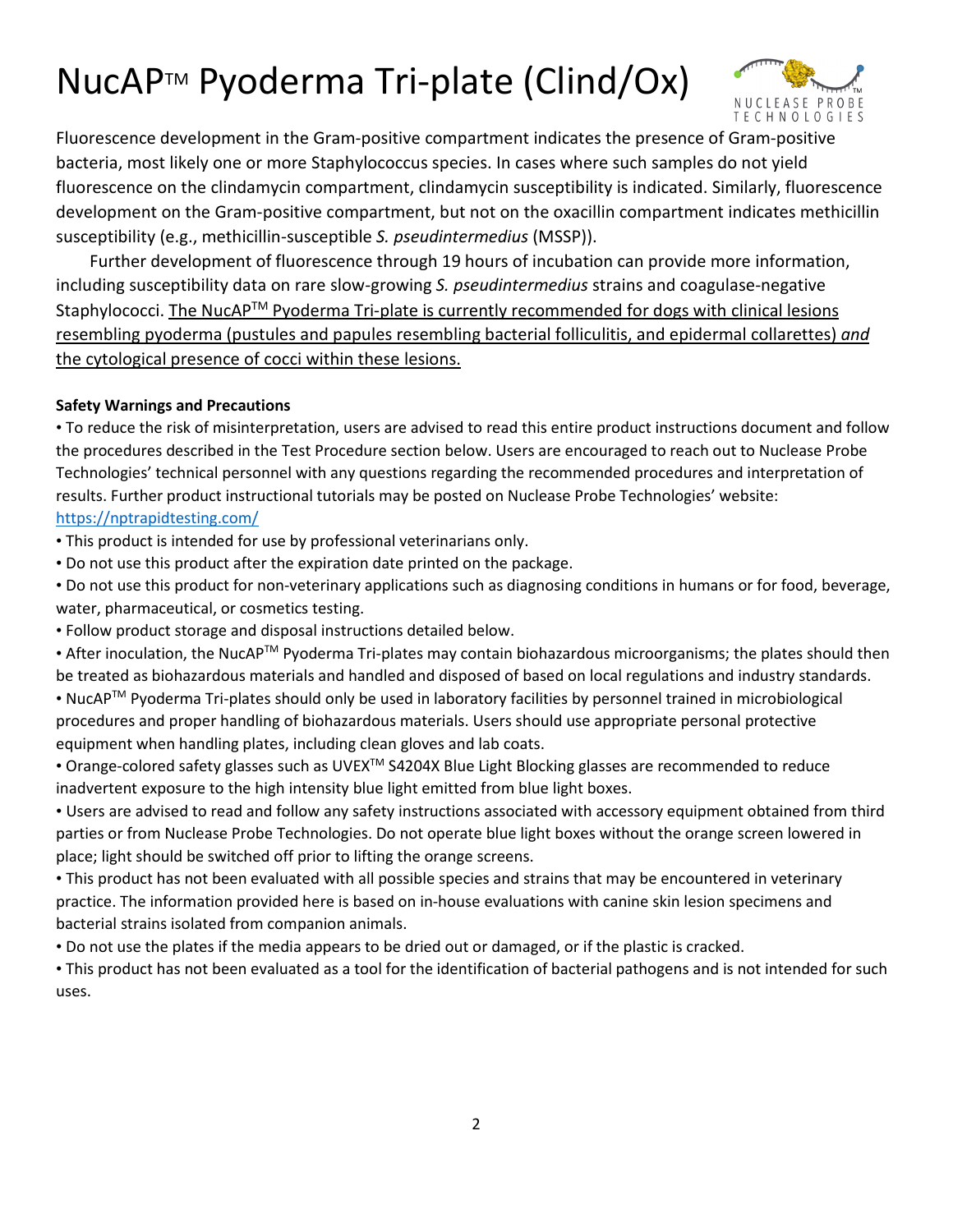

#### **Background**

Pyoderma is the number one reason for antimicrobial prescriptions in small animal veterinary practice (Hillier et al., 2014). The absence of affordable rapid antibiotic susceptibility testing for pyoderma and the slow turnaround times of off-site antibiotic susceptibility testing (2-5 days) have made empirical therapy for pyoderma a common approach. However, the high and increasing rates of antimicrobial resistance among bacterial pathogens that cause pyoderma are degrading the utility of empirical therapy.

*Staphylococcus pseudintermedius,* a Gram-positive, coagulase-positive bacterial species, is responsible for as much as 92% of canine pyoderma (Lynch and Helbig, 2021). Most *S. pseudintermedius* strains isolated from dogs in a recent study are resistant to one or more classes of antibiotics (Smith et al., 2020). **Antibiotic susceptibility testing is thus needed to reliably identify effective antibiotics**. Recent studies report 28-33% methicillin resistance (i.e., MRSP) among veterinary *S. pseudintermedius* isolates identified in New England and Texas (Little et al., 2019; Smith et al., 2020). Canine MRSP isolates also frequently express additional resistance genes making them resistant to the antibiotics typically used to treat MRSP, such as clindamycin, trimethoprim-sulfamethoxazole, and doxycycline (Smith et al., 2020).

Note that pathogens besides *S. pseudintermedius* can also cause canine pyoderma, such as *Staphylococcus aureus* and *Staphylococcus schleiferi,* but these are much less common (Hillier et al., 2014). The most common form of pyoderma in dogs is superficial bacterial folliculitis (Hillier et al., 2014).

#### **Detailed Description**

The NucAPTM Pyoderma Tri-plate includes 3 microbial growth media compartments that are selective for Grampositive bacteria. The media in compartment I also includes oxacillin while the media in compartment II includes clindamycin. The media in all compartments includes a fluorescence indicator of enzymes that are produced by Staphylococci. Fluorescence development depends on the ability of bacteria to grow on the selective media and to produce suitable enzymes. The high sensitivity of the NucAP™ Pyoderma Tri-plate enables robust detection of Staphylococci growth on selective media prior to the appearance of visible colonies. Coagulase-positive Staphylococci, including *S. pseudintermedius*, produce strong enzymatic activity, resulting in visible fluorescence in as few as 6 hours. The NucAPTM Pyoderma Tri-plate thus provides a tool for determining the antibiotic susceptibility status of high-impact bacterial pathogens such as *S. pseudintermedius* and *S. aureus* much faster than current alternatives such as chromogenic agars. Rare slow-growing strains of *S. pseudintermedius* and *S. aureus*, and various Gram-positive bacterial

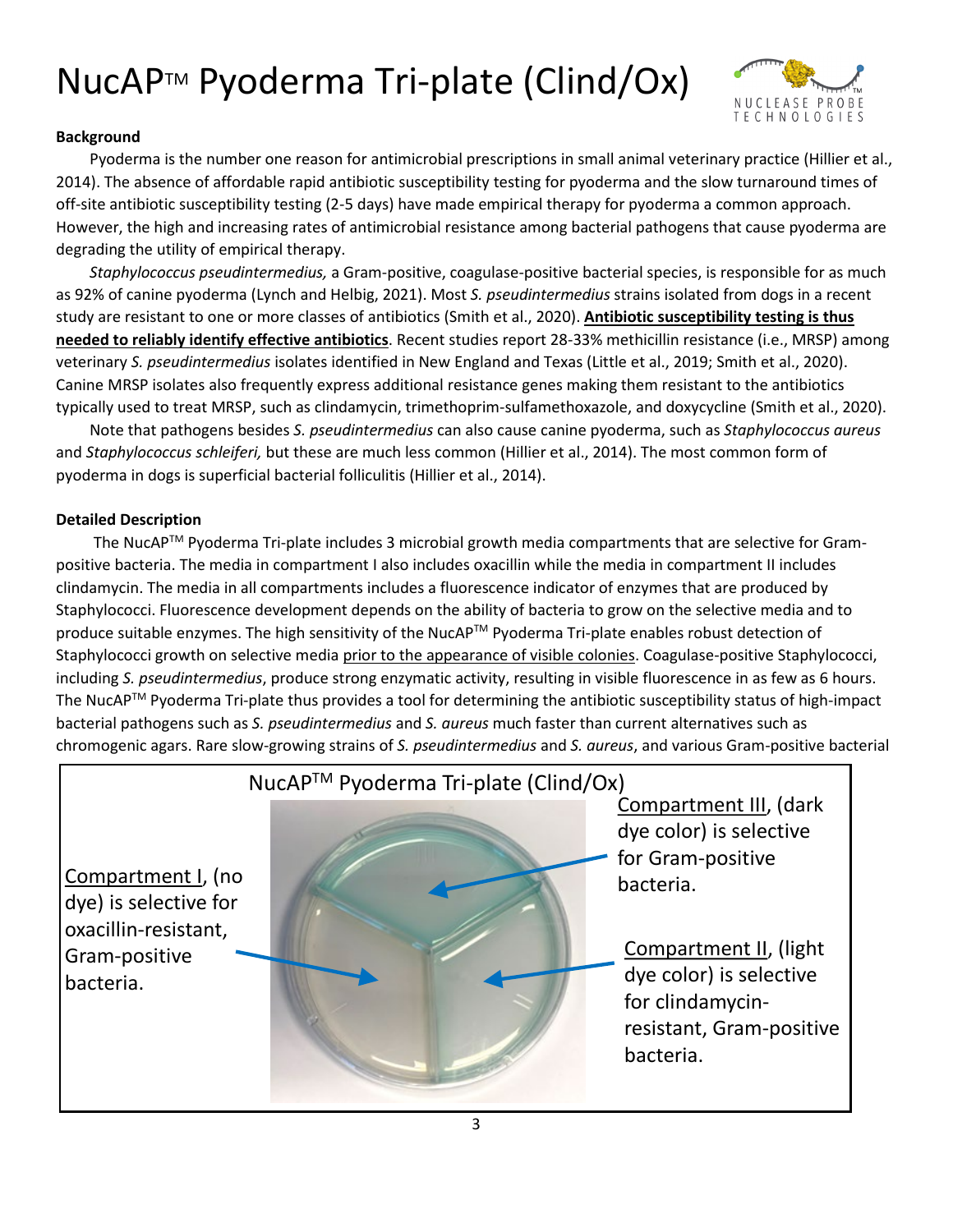

species that are less frequent causes of canine skin infections, such as coagulase-negative Staphylococci (CoNS), will also yield fluorescence on the NucAP<sup>TM</sup> Pyoderma agar plates after overnight incubation. The NucAP<sup>TM</sup> Pyoderma Tri-plate has not been evaluated as a tool for the identification of bacterial pathogens and is not intended for such uses.

#### **Instructions for Use**

#### **Test Procedure**

Wear clean gloves and open plates on a clean surface such as a bench-top wiped with 70% ethanol. Inoculate the media of each compartment of a fresh NucAP<sup>™</sup> Pyoderma Tri-plate with a specimen swab. To avoid transferring antibiotics between compartments, use a different part of the swab for each compartment (i.e., rotate swab ¼ turn prior to inoculating each compartment), and inoculate the Gram-positive compartment (compartment III) first. Place the plate in a 37 °C incubator for 8 hours. (When using the blue light boxes, orange-colored blue-light-blocking safety glasses are recommended as additional protection from inadvertent exposure to the high intensity light emitted from these devices.) With the light switched off, place the plate on the surface of a blue light box such as the TruBlu™ 2 Blue/White Transilluminator of Edvotek (recommended) and lower the translucent orange screen over the plate. Turn on the blue light and view the plate, noting the presence or absence of green fluorescent spots in each of the 3 compartments. If the plate will be incubated further, limit the light exposure to  $\sim$ 1 minute and return plate to incubator within 5 minutes. Turn off the light prior to lifting the orange screen and removing the plate.

#### **Results Interpretation**

The Gram-positive compartment (indicated with number III and by the strongest dye color) serves as a positive control for the presence and growth of bacterial pathogens that can be tested with the NucAP™ Pyoderma Tri-plate. Green fluorescent spots visible within 6-8 hours on the Gram-positive compartment is a general indication of the presence and growth of Gram-positive bacteria, most likely one or more Staphylococcus species. The production of green fluorescent spots in compartments I and/or II indicates the presence of bacteria that are resistant to oxacillin and/or clindamycin, respectively. Fluorescent spot development in compartments I and II is often delayed by about an hour from that in compartment III. Before concluding that bacteria detected in the Gram-positive compartment are susceptible to either oxacillin or clindamycin, users should confirm that no green fluorescent spots are developing in the corresponding compartment I or II after 8 hours of incubation.

The typical fluorescence patterns generated at 8 hours is shown in the figure below. The layout of the plate compartments in the images is shown in the upper left image for reference. Note the absence of green fluorescent spots on the plate image taken immediately after sample application (0-hour Appearance); this is also the typical appearance of plates at 8 hours in which Gram-positive bacteria are not present. The plate images on the right show the typical patterns produced by canine skin pathogens such as *S. pseudintermedius* and *S. aureus*. In all 4 cases, the presence of green fluorescent spots in compartment III indicates the presence of Gram-positive bacteria, most likely one or more Staphylococcus species. From top to bottom on the right, the first image shows the pattern seen with methicillinsensitive, clindamycin-sensitive bacteria; the second image shows the pattern seen with methicillin-resistant, clindamycin-sensitive bacteria; the third image shows the pattern seen with methicillin-sensitive, clindamycin-resistant bacteria; and the fourth image shows the pattern seen with methicillin-resistant, clindamycin-resistant bacteria.

Note that rare, slow-growing strains of species such as *S. aureus* and *S. pseudintermedius* can produce fluorescence that only emerges after 7 or more hours. These strains will typically exhibit smaller green fluorescent spots at 8 hours compared to those produced by the more common strains. Samples that yield green fluorescent spots on the Grampositive (compartment III) at 8 hours that are substantially smaller than those shown on the images below without corresponding green fluorescent spots on compartments I and II should be incubated for an additional hour and then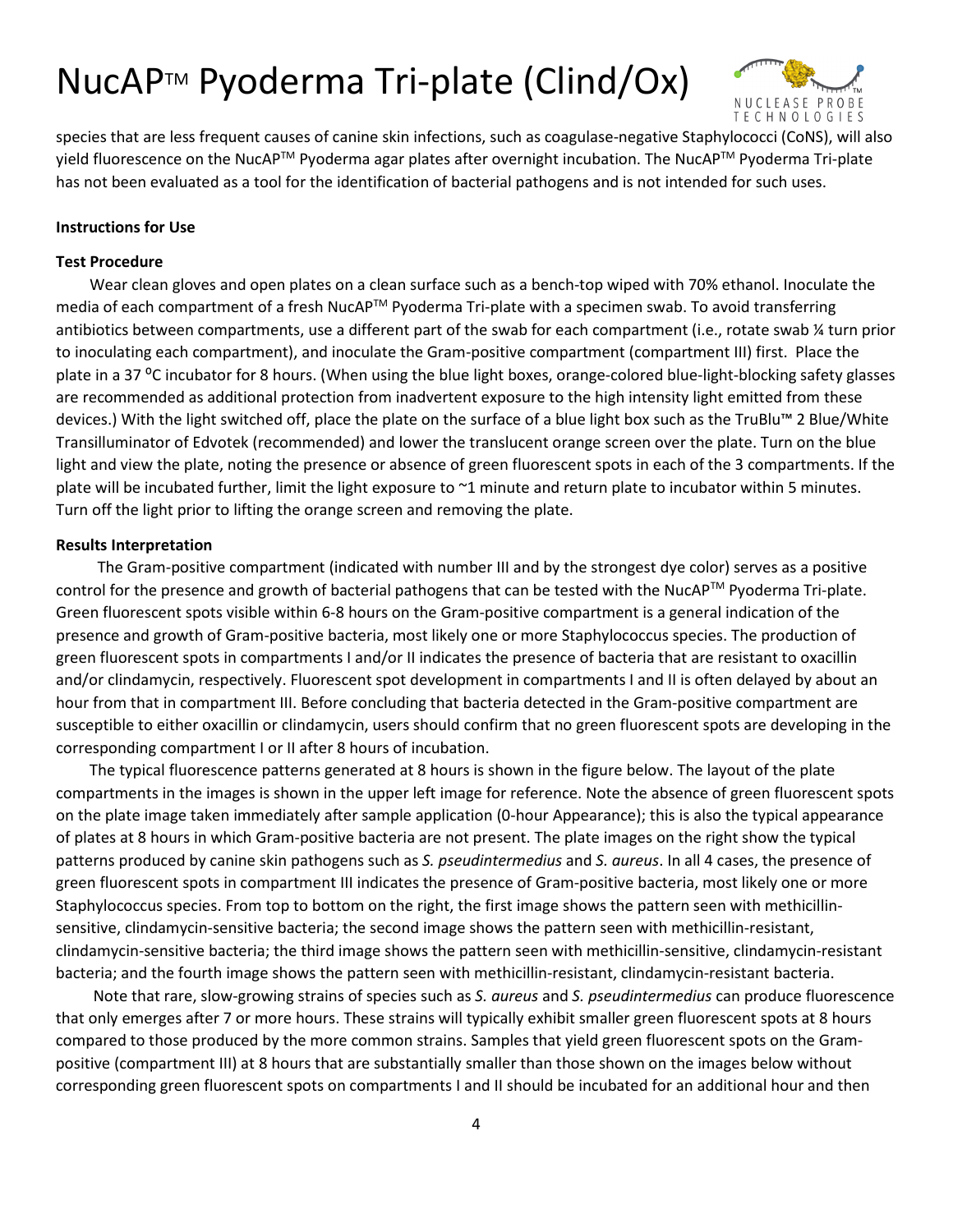



viewed again on a blue light box for more accurate interpretation. Finally, cases in which the initial fluorescence is only visible after 10 hours are generally the result of coagulase-negative Staphylococci, such as *S. epidermidis*.

Viewing the plates on a blue light box after overnight incubation is optional, but can provide additional information. The fluorescence pattern after 19 hours of incubation is generally more diffuse and higher in its intensity versus that seen at 8 hours. Gram-positive bacteria of non-Staphylococcus species, such as Enterococci, may produce colonies on the agar visible after 19 hours of incubation. These colonies generally produce limited fluorescence that is confined to the colonies themselves, without an associated diffuse signal in the media. The presence of a colony without associated diffuse fluorescence in the surrounding media is an indication that the bacteria are a non-Staphylococcus species.

In some cases, various types of debris present in specimen swabs can yield fluorescent spots on the plates. This fluorescence can be distinguished from the enzyme-derived fluorescence that results from growing bacteria by its shape and static nature as debris-based fluorescence will generally be unchanged in intensity and shape over multiple imaging